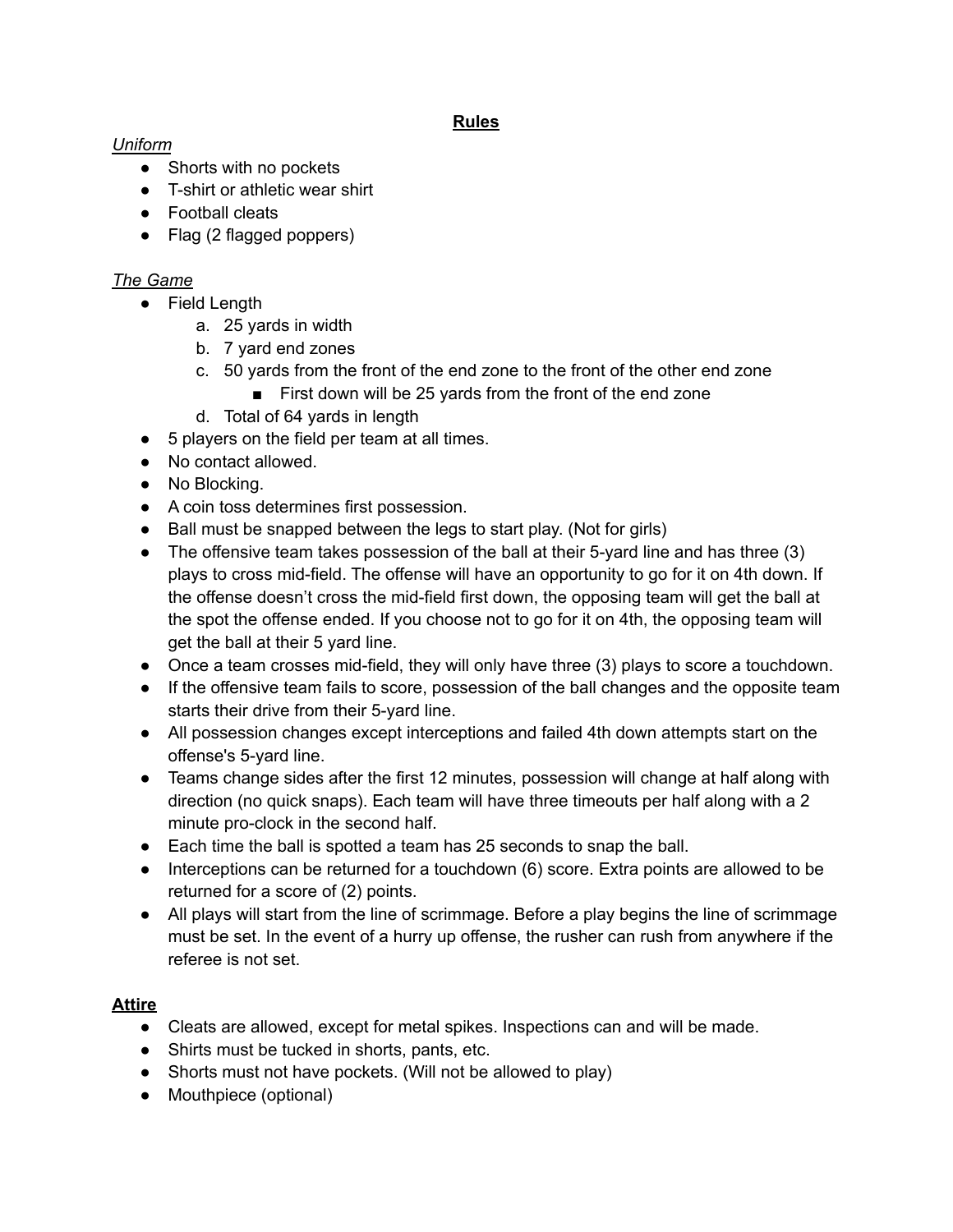## **Players/Game Schedules**

- Teams must field a minimum of three (3) players at all times.
- Teams consist of however many players as wanted. There are only 5 players on the field at a time for both teams. ALL SUBSTITUTIONS MUST COME ON A DEAD-BALL.
- All forfeits are scored 21-0.

### **Scoring**

- TD=6 points, Extra Point=1 (5 yards out); 2 (12 yards out), Safety=2 points
- All players who score must have the ball cross the goal line.

#### **Rushing the Quarterback**

- All players that rush the passer must be a minimum of 7 yards from the line of scrimmage when the ball is snapped. Any number of players can rush the QB.
- The rusher must rush from an angle (lane). In the event of a team running a tight formation play the rusher must rush from the outside of the formation. (Players must be close together).
- Once a handoff has taken place, the lane rule is negated.
- Players not rushing the QB may defend beyond the line of scrimmage.
- Once the ball has been handed off the 7 yard rule is no longer in effect and all defenders are eligible to rush.
- A special marker, or the referee, will designate 7 yards from the line of scrimmage.
- In order to be called a sack the quarterback must have the ball in his hand. All TIES will go to the quarterback, this will be a judgment call.
- In the event of a hurry offense the rusher may rush from anywhere on the field.
- The rusher must be behind the 7 yard referee at all times. If someone rushes in front of the 7 yard mark, a penalty will be called.
- When the QB rolls out, the rusher's angle then changes.

### **Running**

- The Quarterback CANNOT run the ball.
- Only direct hand-offs behind the line of scrimmage are legal. NO laterals or pitches of any kind. Offense may use multiple hand-offs.
- The player who takes the hand-off can throw the ball as long as he does not pass the line of scrimmage.
- "No Running Zones" are located 5 yards before midfield and 5 yards before the end zone in each offensive direction.
- Players cannot leave their feet to avoid a defensive player.
- The ball is spotted where the football last was when the flag is pulled. Only the ball has to break the plane for a 1st down and touchdown.

### **Passing**

● All passes must be forward and received beyond the line of scrimmage.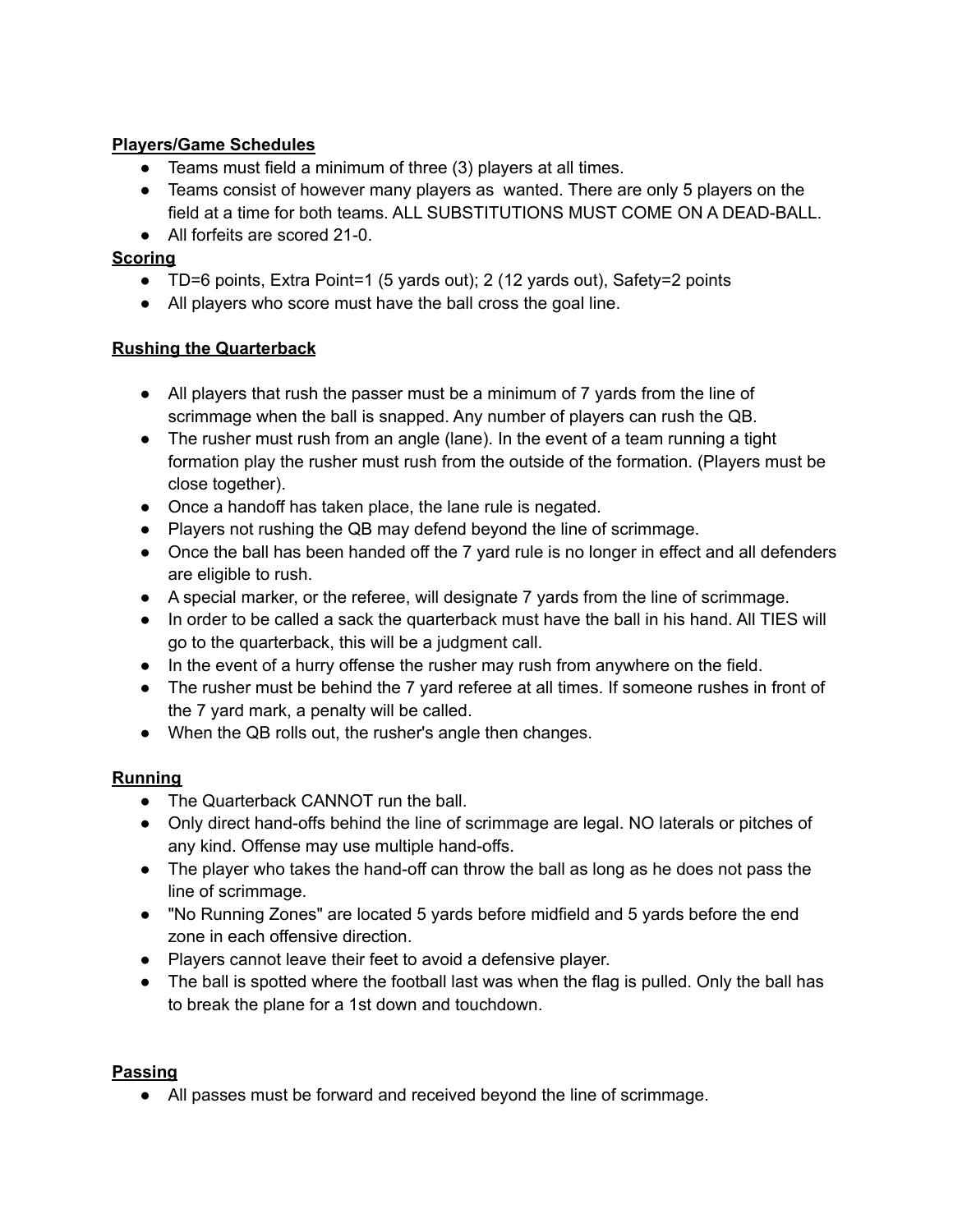- Shovel passes are allowed but must be received beyond the line of scrimmage.
- The QB has a 7 second pass clock. If a pass is not thrown within the pass clock, play is dead, loss of down, ball returns to line of scrimmage. Once the ball is handed off the pass clock rule is no longer in effect..
- If the passer crosses the line of scrimmage before he releases the ball (players' whole body must be passed the line of scrimmage) it will result in a penalty. The penalty will be 5 yards back and a loss of down. (Play will continue until the whistle is blown).
- All passers must have the ball released from their hand in order to avoid a sack. All TIES will go to the quarterback..

# **Receiving**

- All players are eligible to receive passes (including the QB if the ball has been handed off behind the line of scrimmage).
- Only one player is allowed in motion at a time. (Ball must be set)
- Players must have at least one foot in bounds when making a catch.
- Pass may not be intentionally tipped in any direction to another teammate.
- If an offensive player steps out of bounds during the play, they may not be the first person to touch the ball. This will result in a penalty of 5 yards.
- In the event of a tip ball, any receiver is eligible to receive the deflected pass. This includes a player who happens to step out of bounds and come back in the field of play.
- If the receiver initiates contact it is illegal contact, this penalty will result in a loss of 10 yards from the point of contact.

# **Dead Ball**

- Play is ruled "DEAD" when
	- Offensive player's flag is pulled.
	- Ball carrier steps out of bounds.
	- Touchdown is scored.
	- Ball carrier's knee hits the ground.
	- Ball carrier's flag falls out.
	- The Receiver's flag falls out. (play is dead at the point of reception.)
	- $\circ$  If the quarterback takes a snap without flags, the ball is dead where he or receives the snap.
- If there is an illegal flag pull prior to the catch of the football, You must pull the other flag in order to be down. If both flags are pulled you must touch the player one hand below the waist, and a 5 yard penalty will be enforced at the end of the play.

# Clarification:

- If a receiver loses a flag during a play they are still eligible to catch the ball. As soon as they catch the ball, play is dead at that spot and the ball cannot be advanced. If the ball is caught in the end zone the play results in a touchdown.
- There are no fumbles. Ball is spotted from where it fell. Anytime the ball touches the ground it is dead.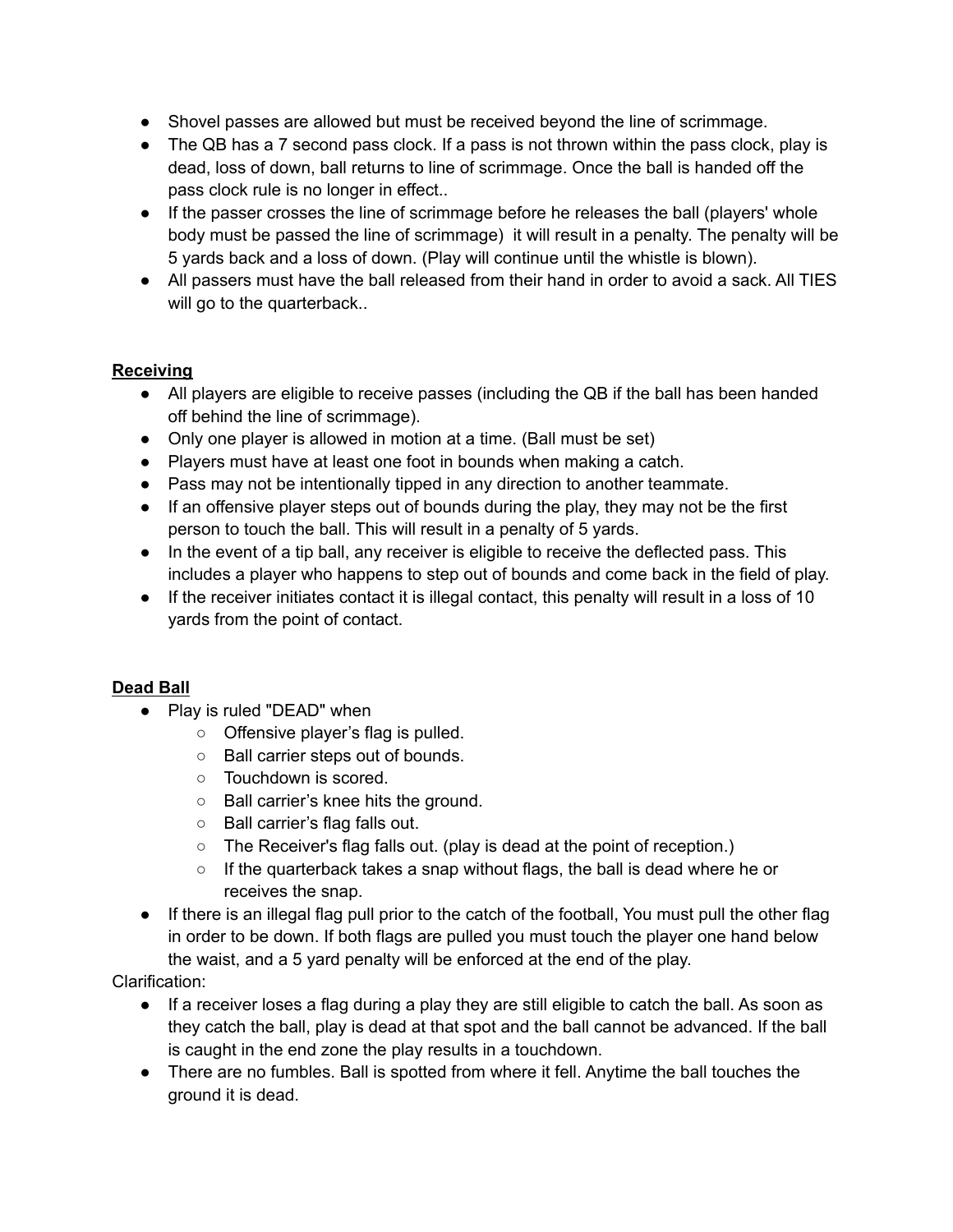- If the flag is pulled before football leaves the QB's hand, QB is down.
- The center must have both flags before he snaps the ball. One flag will result in a dead play and loss of down.

## **Sportsmanship**

- If the officials witness ANY acts of tackling, elbowing, cheap shots, blocking, or other unnecessary conduct, the offender may be ejected. Suspension from future games and/or expulsion from the league will be considered also.
- Trash talking: Officials will determine what is and what is not offensive in nature. Offenders are subject to ejection. (The player or players will be automatically suspended for 2 games.)
- Any player who throws another player's flag will be warned with a delay of game. The second will result in a 5 yard penalty that will be added on at the end of the play, and the down will be replayed. In the event of a third delay of game, it will result in a 10 yard penalty and a 1st down.
- Excessive Celebrations: No team is allowed to do excessive celebration during or after a big play, touchdown, or at the end of the game. We want to promote good sportsmanship no matter the score.
- Any players, coaches, teams, parents and/or fans using abusive language or threatening any official or any SFPSL sports staff member before, during, or after the game will be ejected from the game and is subject to potential suspension for the next (2) games.
- Any player ejected for fighting (throwing punches, slapping, or other physical contact) will be automatically suspended for 2 games and/or the remainder of the season. (Leagues Discretion) (There will be no refunds of money for an ejection!)
- No Cursing allowed.
- The head Coach is responsible for his teams (parents, fans/spectators) watching the game. If any parents, fans/spectators cannot maintain good conduct they will be asked to leave. The referee will stop the game. If anyone refuses to leave the (game/field). The game will be stopped and the opposing team will be awarded the victory by forfeit.

# **SFPSL has the right to enforce and /or extend any rules and /or suspensions to include the complete season, playoff, and / or the entire year.**

# **Time/Overtime**

- Games will consist of two (2) twelve (12) minute halves. A running clock format will be used, except for the last minute of the game. There is a 25 second play clock.
- Each team will have two (2) thirty (30) second time-outs per half. If a timeout is called before an extra point is attempted the clock will start when the ball is hiked.
- There will be a one (1) minute pro-clock in the second half of play. If a timeout is called on a touchdown the clock will not run until after the extra point.
- Officials may stop the clock at any time for administrative purposes.
- Should the score remain tied at the end of regulation; the teams will go directly into overtime. A coin toss will determine starting possession. The winner of the toss will have the choice of starting on offense or defense. The loser of the toss will have a choice of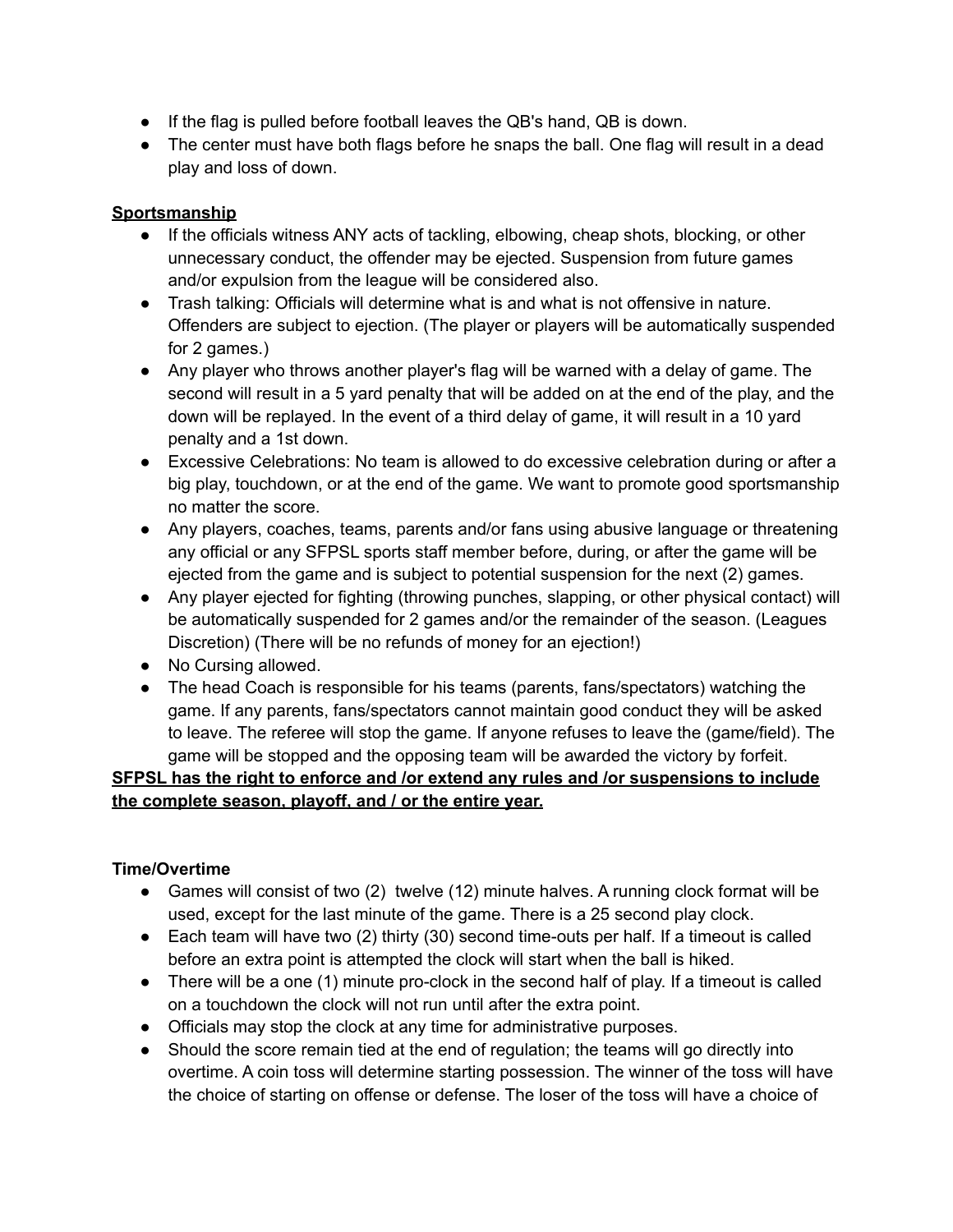direction for the entire overtime. Each team will be provided one (1) time-out for the entire over-time (no carry over).

- Each team will have one drive from the 5 yard line to score. If no team scores or ends in a tie, then a second overtime will take place.
- Second Overtime Each time will have one drive five yards after the first down to score. If no team scores or ends in a tie, then a third overtime will take place.
- Third Overtime Each team will have one attempt at an extra point.
- $\circ$  In the event it ends in a tie after the third overtime, then the game will end in a tie.
- $\circ$  Playoffs will not end in a tie and the third overtime rule will stay in effect until there is a winner.

\*\*Any offensive penalty inside the one(1)minute pro clock will stop the clock. \*\*

### **Penalties**

Offense:

- False start: 5 yards, repeat down
- Illegal Motion: 5 yards, loss of down
- Illegal forward pass: 5 yards, loss of down
- Offensive Pass Interference: 10 yards, loss of down
- Flag Guarding: 5 yards from the spot of the foul, loss of down (Spot Foul)
- Impeding the rusher: 5 yards ,loss of down
- Illegal Contact/ Charging by an Offensive player -10 yards from the spot of the foul.
- Blocking or screening: 5 yards, loss of down
- Delay of game: 5 yards, loss of down

Defense: (all defensive penalties result in an automatic first down for the offense)

- Encroachment: 5 yards
- Defensive Pass Interference: 10 yards
- Illegal Contact: 5 yards,
- Holding: 5 yards from the spot of the foul
- Illegal flag pull (Both Flags): 5 yards
- Illegal rush: 5 yards,
- All penalties are enforced from the line of scrimmage, unless noted.
- Officials will determine incidental contact, that may result during play
- The last man rule is applied at all times of the game.
	- a. If a player holds the runner and they are the last player down the field, this will result in an automatic touchdown.
- Games cannot end a defensive foul, unless declined.

### **Divisional Tie Breakers**

- 1. Best winning PCT %
- 2. Head to head matchups